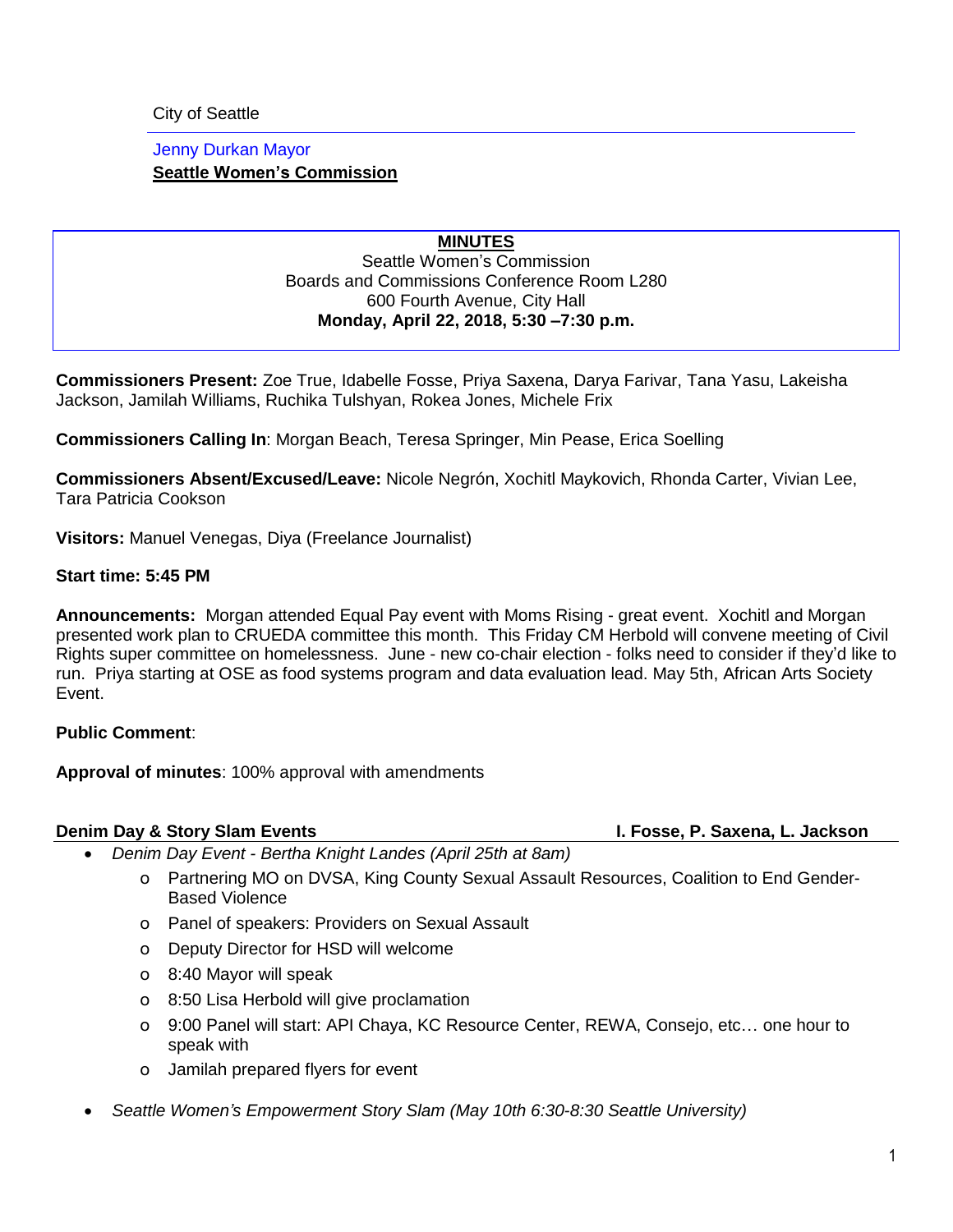- o MODVSA, Seattle University, SOCR are sponsors
- o There will be dinner and drinks
- o \$10 ticket prices (some subsidized tix may be provided)
- o SOCR committing \$500
- o Jaqueline Garcia, (ADD NAMES FROM EMAIL)
- o Multidisciplinary storytelling format

# **Silence Breakers Support P. Saxena**

- At last meeting had visit from two Seattle Silence Breakers, who shared their vision and asked for SWC support.
- Violence Prevention and Justice Subcommittee decided to bring decision to support SB demands to a full-commission vote
- SB wants transparency about funds allotted to harassment claims and settlements
	- o Discussion around support for this demand
	- o If it is just the dollar amount, it should already be public?
	- o What within the records are considered confidential? Would pulling the numbers require a PDR?
	- o How do NDAs impact the total numbers? How would fulfilling this demand impact privacy?
	- o Could SWC say, moving forward the City needs to record financial settlements & outcomes, and make the information public?
	- o This could set a precedent for making businesses more transparent about the cost of harassment in the workplace.
- Motion to vote on supporting SB demands
	- o 1st Yes 12 Abstention 1
	- o 2nd No 11 Abstention 2
- Priya, Ruchika, Zoe will write letter of support

# **Sub-Committee Report-Outs I. Fosse/All**

- *Community Health and Wellness*
	- o Continuing to move forward with plan to hold event on June 14th at the Riveter, focused on women experiencing homelessness
		- Would like to include a council member
		- Followed by small volunteer fair
		- Need to pin down details and identify partners
		- Michele: Seattle Foundation is hosting a Seattle Times project on homelessness; they may be a good resource
- *Education and Economic Opportunities*
	- o Rhonda would like to invite Erin Acuno to talk about Families and Ed Levy
	- o Childcare Resources just ran an event on affordable childcare in Seattle; Rokea would like to invite the organizer to a future SWC meeting